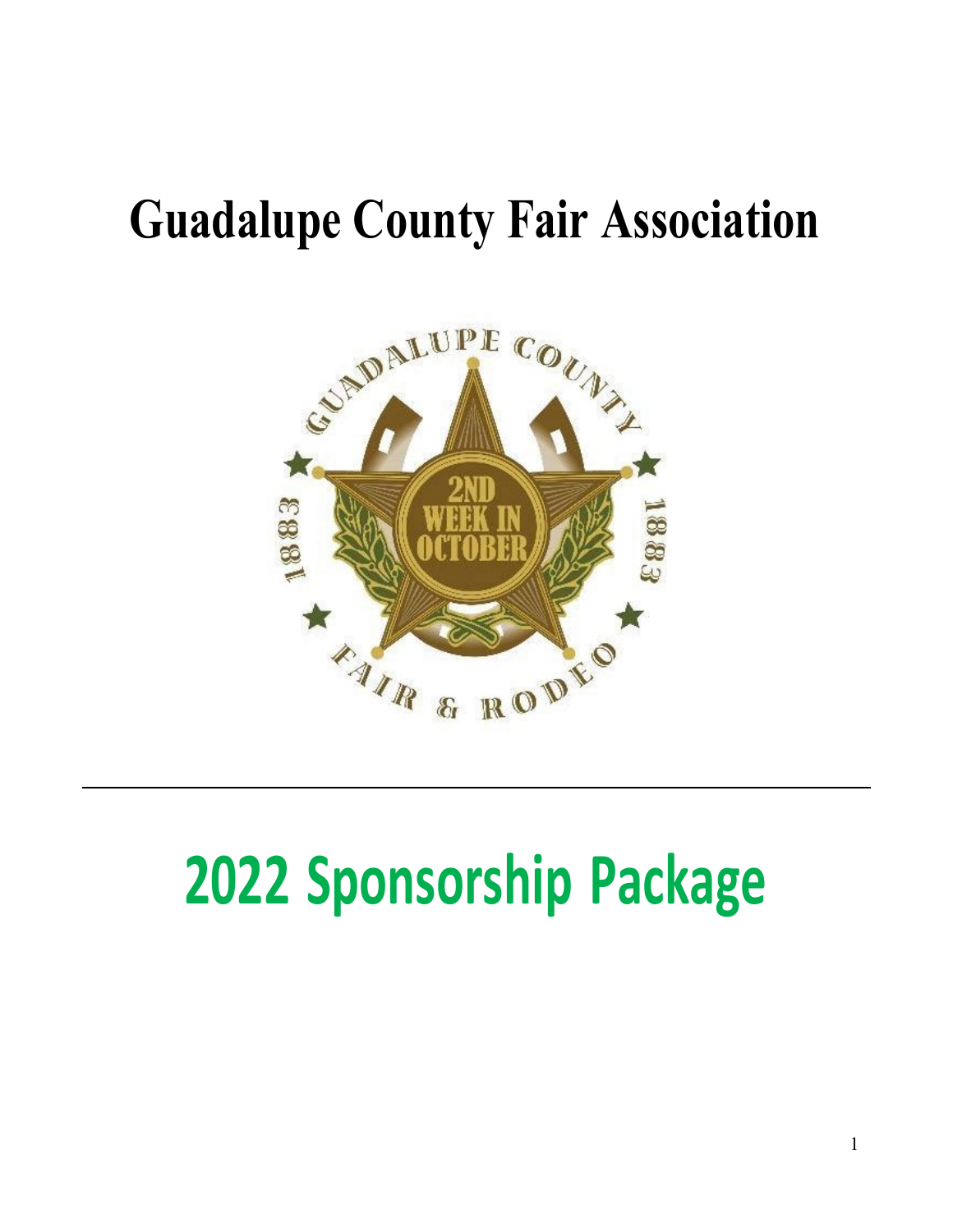

**Many facets of the Guadalupe County Fair would not be possible without the support of individuals andcompanies who believe in agriculture and youth development. The Guadalupe Agricultural and Livestock Fair Association (GALFA) is a non-profit 501c3 organization. We need your help to continue the oldest fair in Texas. It's a family tradition.**

**The Guadalupe County Fair is family oriented, with something for everyone. Approximately 50,000 people come to enjoy our events which include a three-day PRCA rodeo, BBQ Cook off, Pride of Texas carnival, baby barnyard, exhibits, over 160 vendors, dances, contests, food and lots of fun!**

**What better atmosphere to reach out and touch your prospective customers than by becoming a sponsor? Partnering with the Guadalupe County Fair signals your commitment to family and community. Reach your target market while they are engaged in the fun and activities of the county fair.**

**We would appreciate the opportunity to answer any questions you may have with regards to sponsorships, space at the fair, etc. We look forward to hearing from you soon.**

> **See you at the Fair! (830) 379-6477 [g.c.f.a@sbcglobal.net](mailto:g.c.f.a@sbcglobal.net) [www.gcfair.org](http://www.gcfair.org/)**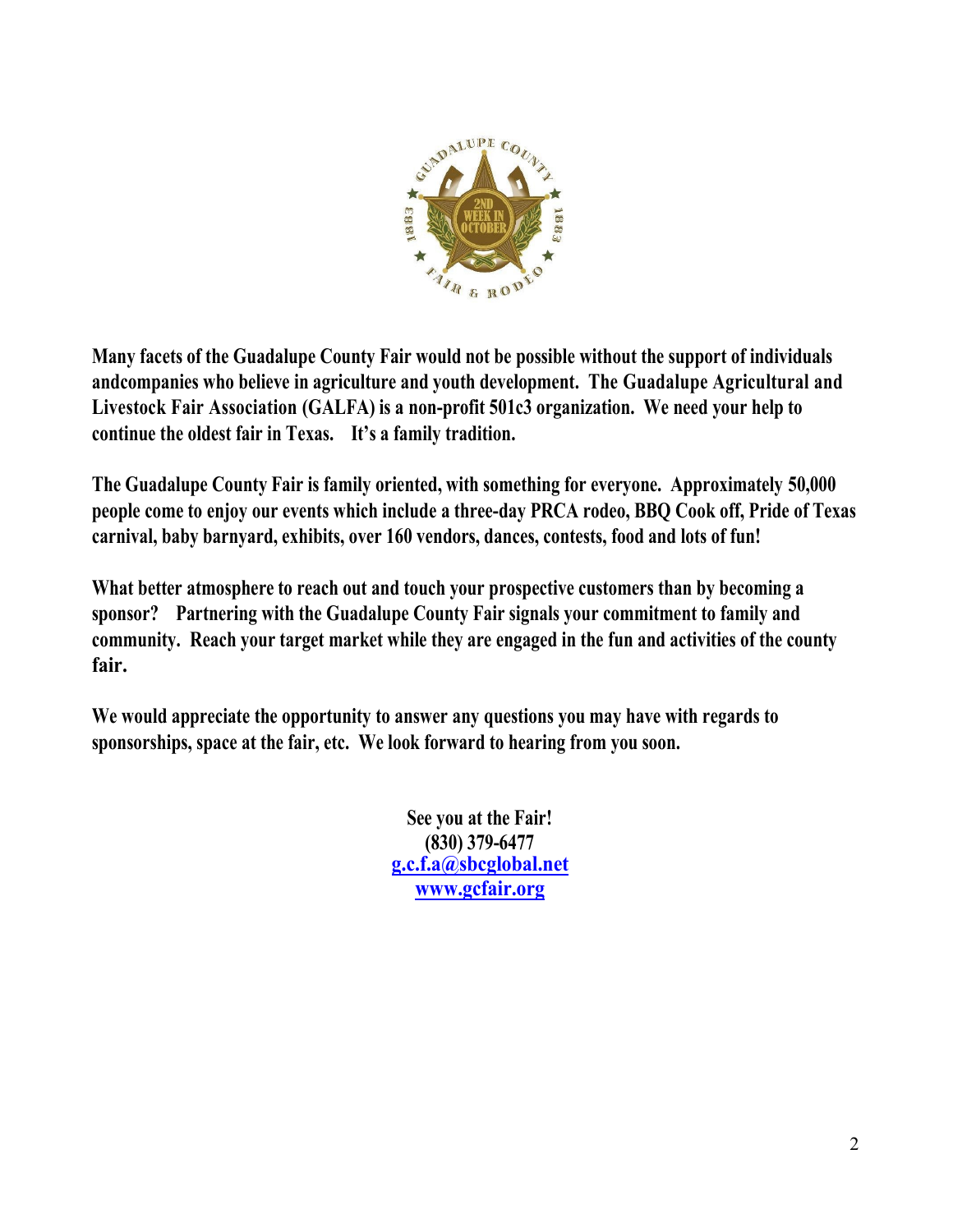### **Table of Contents**

| Ticket Booths and Ground Entertainment/Agricultural Education Show Page 6 |  |
|---------------------------------------------------------------------------|--|
|                                                                           |  |
|                                                                           |  |
|                                                                           |  |
|                                                                           |  |
|                                                                           |  |
|                                                                           |  |
|                                                                           |  |
|                                                                           |  |
|                                                                           |  |
|                                                                           |  |
|                                                                           |  |
|                                                                           |  |
|                                                                           |  |
|                                                                           |  |
|                                                                           |  |
|                                                                           |  |
|                                                                           |  |
|                                                                           |  |
|                                                                           |  |
|                                                                           |  |
|                                                                           |  |
|                                                                           |  |
|                                                                           |  |
|                                                                           |  |
|                                                                           |  |
|                                                                           |  |
|                                                                           |  |
|                                                                           |  |
|                                                                           |  |
|                                                                           |  |
|                                                                           |  |
|                                                                           |  |
|                                                                           |  |
|                                                                           |  |
|                                                                           |  |
|                                                                           |  |
|                                                                           |  |
|                                                                           |  |
|                                                                           |  |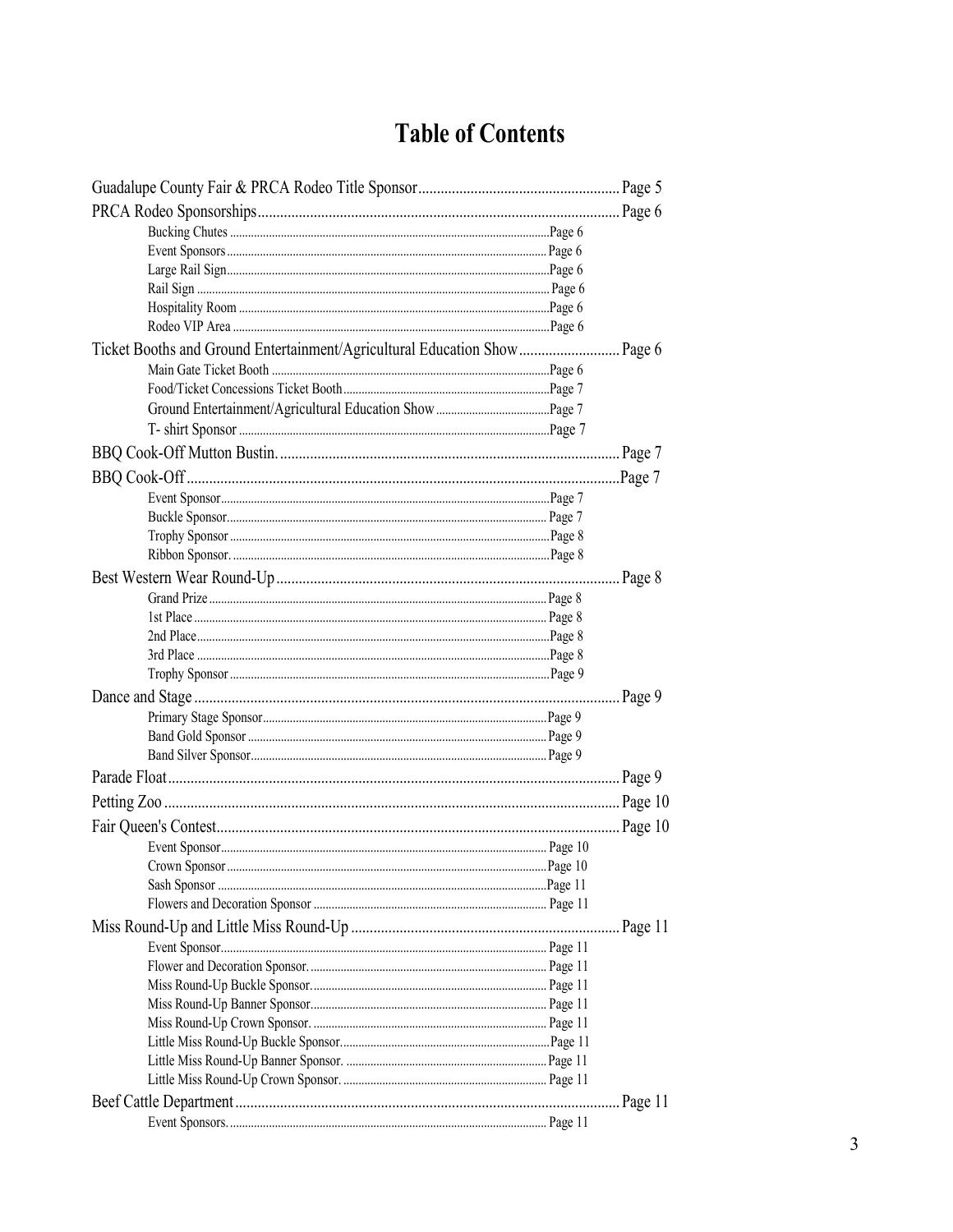|  | Page 12 |
|--|---------|
|  |         |
|  |         |
|  |         |
|  | Page 12 |
|  |         |
|  | Page 13 |
|  |         |
|  | Page 13 |
|  |         |
|  |         |
|  | Page 13 |
|  |         |
|  |         |
|  |         |
|  |         |
|  | Page 14 |
|  |         |
|  |         |
|  | Page 14 |
|  |         |
|  |         |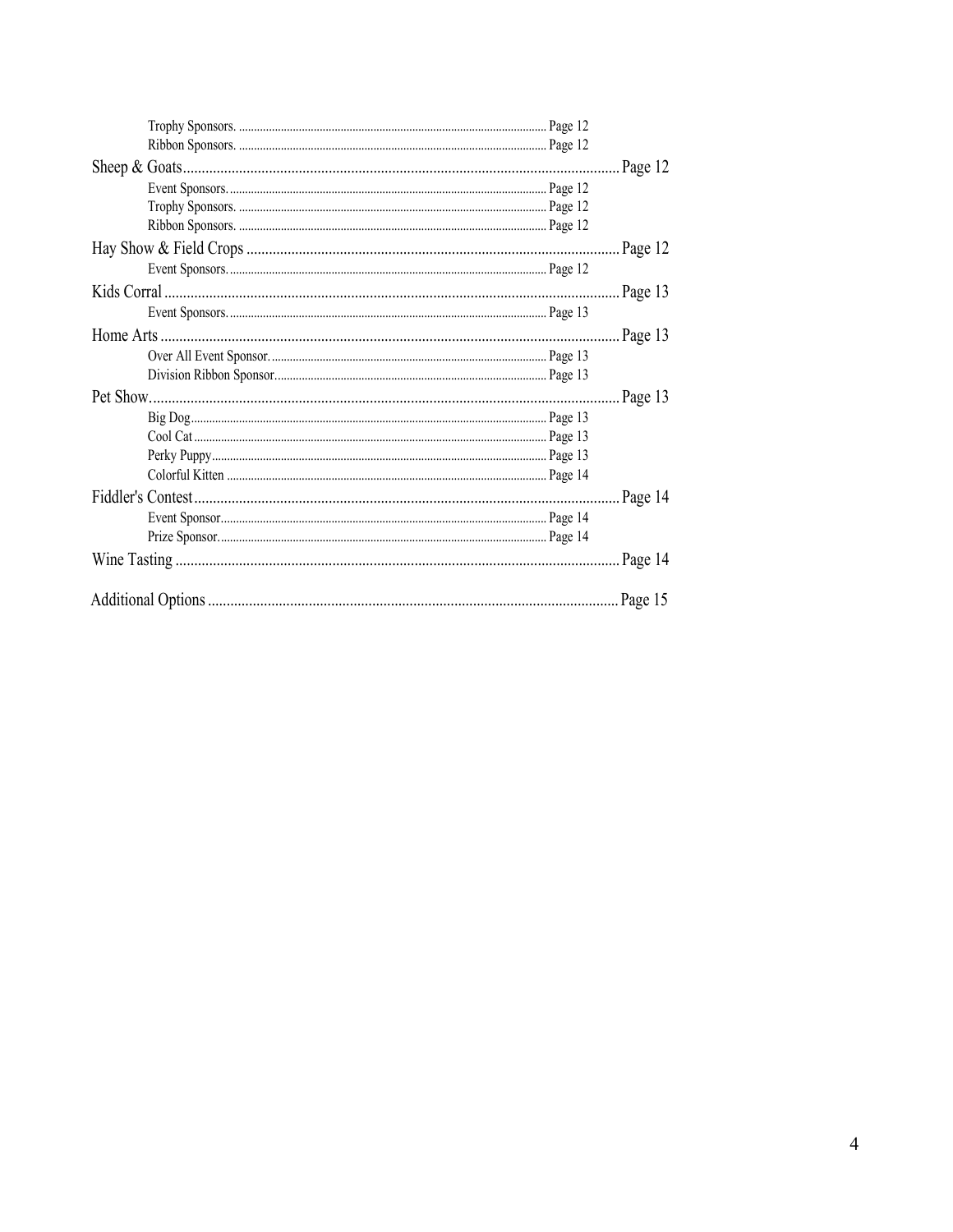#### **Guadalupe Co. Fair and PRCA Rodeo Title Sponsor**

#### *Diamond Sponsor* \$12,000.00

Sponsor will receive 10 Arm Bands to the VIP area for the rodeos and hospitality room as well as 5 VIP parking passes (good for each of the three performances). Also included are 20 general admission tickets to each performance of the PRCA Rodeo and 20 Arm Bands to each night of our hospitality room. You will also receive signage throughout the grounds and Rodeo arena promoting your business in the arena (please bring us your banners), Business name and logo on approx. 400 VIP & Nelda St Gate entrance car tags, Business name on the bottom of all our letter head, recognition in the Rodeo program, on the digital scoreboard, announcement during each night of our PRCA Rodeo, as well as being recognized in our radio and print advertising to include a link to your business on our website.

#### *Platinum Sponsor* \$6,500.00

Sponsors will receive 8 Arm Bands to the VIP area for the rodeos and hospitality room as well as 2 VIP parking passes (good for all three performances). Also included are 4 general admission tickets to each performance of the PRCA Rodeo and 4 Arm Bands to each night of our hospitality room. You will also receive a 4'X16' sign/banner promoting your business in the arena, recognition in the program, on the digital scoreboard, announcement during each night of our PRCA Rodeo, as well being recognized in our radio and print advertising to include a link to your business on our web site.

#### *Gold Sponsor* \$5,500.00

Sponsors will receive 6 Arm Bands to the VIP area for the rodeo and hospitality room as well as 2 VIP parking passes (good for all three performances). Also included are 4 general admission tickets to each performance of the PRCA Rodeo and 4 Arm Bands to each night of our hospitality room. You will also receive a 4'X8' sign/banner promoting your business in the arena, recognition in the program, on the digital scoreboard, announcement during each night of our PRCA Rodeo, as well being recognized in our radio and print advertising to include a link to your business on our web site.

#### *Silver Sponsor* \$4000.00

Sponsors will receive 4 Arm Bands to the VIP area for the rodeo and hospitality room as well as 2 VIP parking passes (good for all three performances). Also included are 4 general admission Tickets to each performance of the PRCA Rodeo and 4 Arm Bands to each night of our hospitality room. You will also receive a 2'X8' sign/banner promoting your business in the arena, recognition in the program, on the digital scoreboard, announcement during each night of our PRCA Rodeo, as well being recognized in our radio and print advertising. Sponsor will be advertised on our website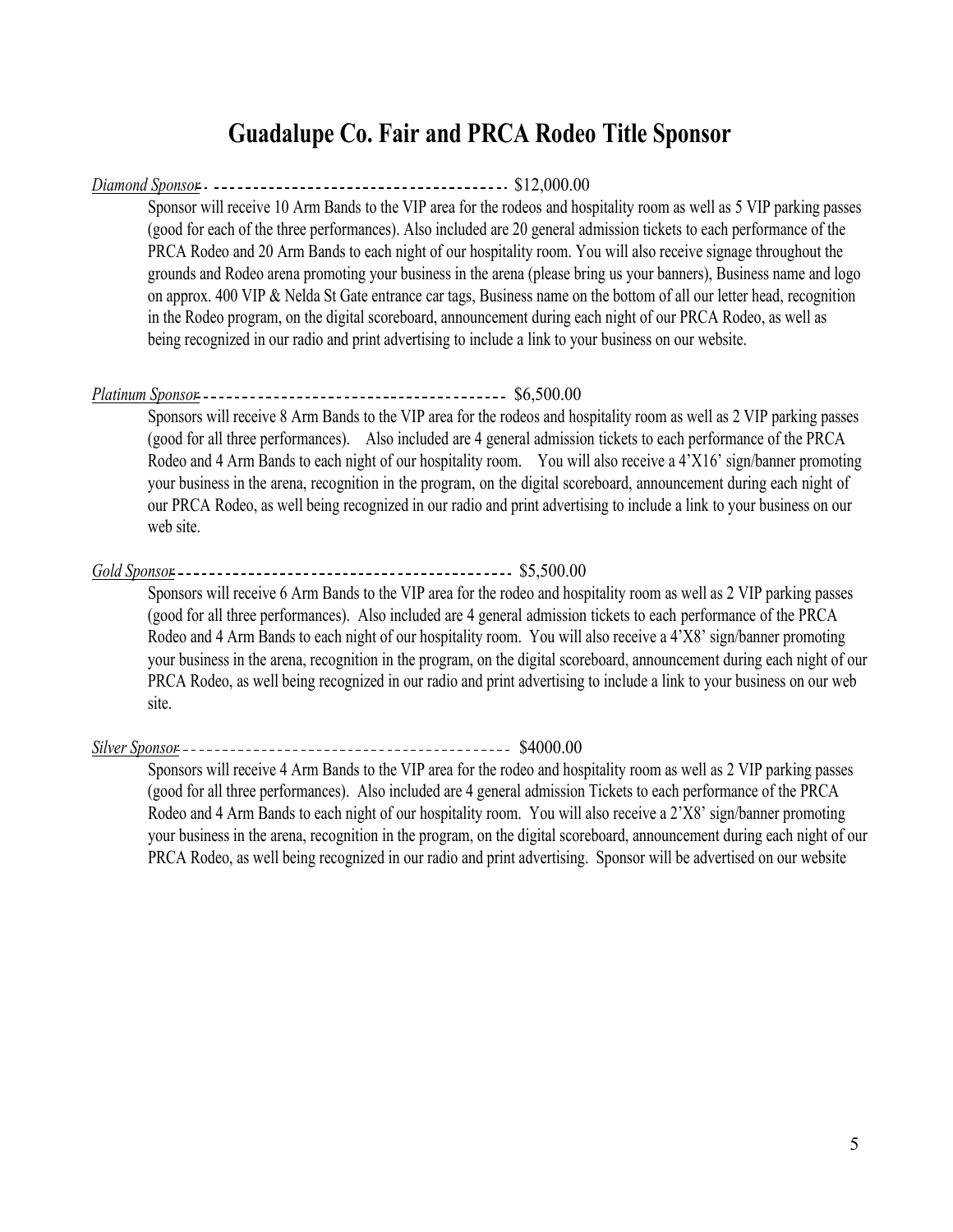#### **Professional Rodeo Cowboys Association (PRCA) Rodeo**

|                                                                                                     | Includes an approx. 3' X 5' sign on the respective bucking chute and announcement of your business each time stock is<br>"bucked" from your chute. Advertisement on the digital score board. Includes 4 Arm Bands to the VIP area for the                                                                                                                                                                                                                                                                                                                                                                                                                                                                      |
|-----------------------------------------------------------------------------------------------------|----------------------------------------------------------------------------------------------------------------------------------------------------------------------------------------------------------------------------------------------------------------------------------------------------------------------------------------------------------------------------------------------------------------------------------------------------------------------------------------------------------------------------------------------------------------------------------------------------------------------------------------------------------------------------------------------------------------|
|                                                                                                     | rodeo and hospitality room as well as 2 VIP parking passes (good for all three performances). Also included are (2)                                                                                                                                                                                                                                                                                                                                                                                                                                                                                                                                                                                            |
|                                                                                                     | general admission tickets to each rodeo performance and 2 Arm Bands for each night of our hospitality room.                                                                                                                                                                                                                                                                                                                                                                                                                                                                                                                                                                                                    |
|                                                                                                     | \$1,400.00                                                                                                                                                                                                                                                                                                                                                                                                                                                                                                                                                                                                                                                                                                     |
|                                                                                                     | Includes an approx. 4' X 8' sign. Includes 2 Arm Bands to the VIP area for the rodeo and hospitality room as well as 2<br>VIP parking passes (good for all three performances). Also included are (2) general admission tickets to each rodeo<br>performance and 2 Arm Bands for each night of our hospitality room. Includes advertisement on the digital score<br>board, and announcement each night of the rodeo as the event sponsor (typically before and after the event). Events<br>include: Bare Back Riding, Saddle Bronc Riding, Team Roping, Steer Wrestling, Calf Roping, Barrel Racing, Bull<br>Riding, Rodeo Clown and the ever-popular Calf Scramble, Mutton Bustin, Tough Enough to Wear Pink. |
| <u>Large Rail Sign</u> (2 available) -----------------------------------                            | \$1,000.00                                                                                                                                                                                                                                                                                                                                                                                                                                                                                                                                                                                                                                                                                                     |
| score board.                                                                                        | Includes an approx. 4' X 6' sign. Includes 2 Arm Bands to the VIP area for the rodeo and hospitality room as well as 1<br>VIP parking pass (good for all three performances). Also included are (2) general admission tickets to each rodeo<br>performance and 2 Arm Bands for each night of our hospitality room. Additionally, advertisement on the digital                                                                                                                                                                                                                                                                                                                                                  |
|                                                                                                     | \$600.00                                                                                                                                                                                                                                                                                                                                                                                                                                                                                                                                                                                                                                                                                                       |
| Bands to the hospitality room (three nights).                                                       | Includes an approx. 2' X 8' sign, 2 general admission tickets to each rodeo performance (three nights), and 2 Arm                                                                                                                                                                                                                                                                                                                                                                                                                                                                                                                                                                                              |
| Hospitality Room Sponsors --------------------------------                                          | \$1,200.00                                                                                                                                                                                                                                                                                                                                                                                                                                                                                                                                                                                                                                                                                                     |
| admission tickets to each rodeo performance and 2 Arm Bands for each night of our hospitality room. | Recognition in the hospitality room with an approx. 3'X6'banner. Includes 2 Arm Bands to the VIP area for the rodeo<br>and hospitality room as well as 1 VIP parking passes (good for all three performances). Also included are (2) general                                                                                                                                                                                                                                                                                                                                                                                                                                                                   |
| Rodeo VIP Area Sponsors ---------------------------------                                           | \$1,200.00                                                                                                                                                                                                                                                                                                                                                                                                                                                                                                                                                                                                                                                                                                     |
| admission tickets to each rodeo performance and 2 Arm Bands to each night of our hospitality room.  | Recognition in the Rodeo VIP Area with an approx. 3'X6' banner. Includes 2 Arm Bands to the VIP area for the rodeo<br>and hospitality room as well as 1 VIP parking passes (good for all three performances). Also included are (2) general                                                                                                                                                                                                                                                                                                                                                                                                                                                                    |
| Ticket Booths and Ground Entertainment/Agricultural Education Show                                  |                                                                                                                                                                                                                                                                                                                                                                                                                                                                                                                                                                                                                                                                                                                |
|                                                                                                     |                                                                                                                                                                                                                                                                                                                                                                                                                                                                                                                                                                                                                                                                                                                |
|                                                                                                     |                                                                                                                                                                                                                                                                                                                                                                                                                                                                                                                                                                                                                                                                                                                |

A 3' X 7' sign at each gate ticket booth (3 main gates - lighted at night). Four (4) each Gate Passes each day of our

fair. Six (6) PRCA Rodeo general admission tickets each night of the PRCA Rodeo. Six (6) Hospitality Room Arm Bands for each night (three nights) of our rodeo. Two (2) VIP Parking Passes good for all 3 days.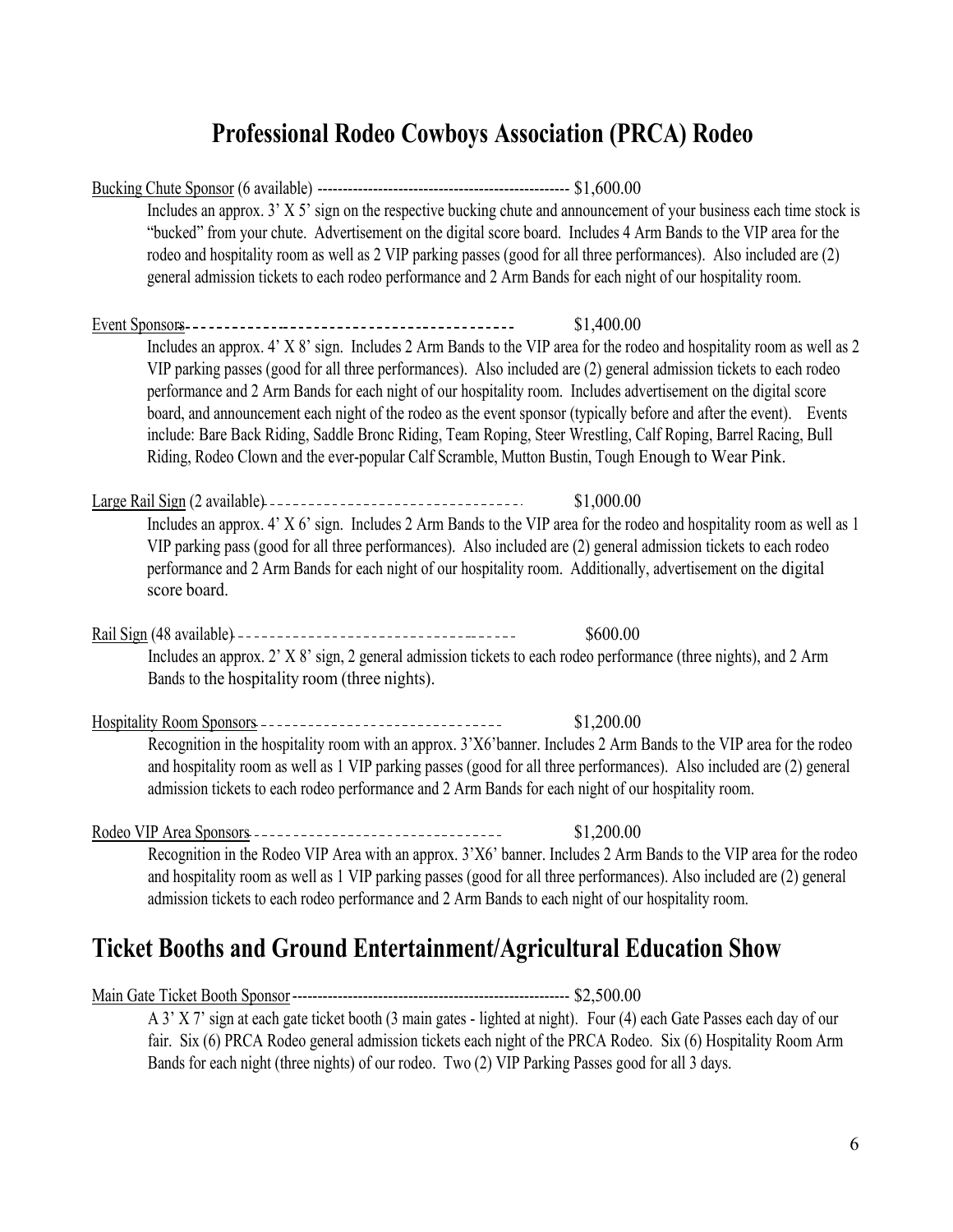#### Food/Drink Concessions Ticket Booth Sponsor -------------------------------------- \$1500.00

A 3' X 7' sign at each concessions ticket booth (3 ticket booths). Four (4) each Gate Passes each day of our fair. Four (4) PRCA Rodeo general admission Tickets for each night of the PRCA Rodeo. Four (4) Hospitality Room Arm Bands for each night (three nights) of our rodeo. One (1) VIP Parking Pass good for all 3 days.

#### Ground Entertainment and Ag Education Show Sponsor<br>
\$4000.00

Sponsors will receive 4 Arm Bands to the VIP area for the rodeo and hospitality room as well as 2 VIP parking passes (good for all three performances). Also included are 4 general admission Tickets to each performance of the PRCA Rodeo and 4 Arm Bands for each night of our hospitality room. You will also receive a 3'X 6' sign/banner promoting your business in the Ground Entertainment/Ag Education Show location on the fairgrounds, as well as being recognized in our radio and print advertising. Sponsor will be advertised on our website

#### T-Shirt sponsor

Business logo printed on T-shirts \$600.00 A 3' X 6' banner posted on the fairgrounds Recognition in Fair Catalog and on our website. Four (4) each Gate Passes each day of our fair. Two (2) Hospitality Room Arm Bands for each night (three nights) of our event.

#### **BBQ Cook-Off Mutton Bustin'**

Sponsor \$600.00 Community Sign/Banner at location of event with name and sponsorship level.

Recognition in Fair Catalog and on our website.

Four (4) each Gate Passes each day of our fair.

Two (2) Hospitality Room Arm Bands for each night (three nights) of our event.

Opportunity to present awards at completion of event (This event takes place a week before the County Fair).

#### **BBQ Cook-Off**

| Event Sponsor                                                         | \$1,000.00 |
|-----------------------------------------------------------------------|------------|
| A 4' X 6' banner at BBQ Cook-Off.                                     |            |
| Two (2) PRCA general admission rodeo tickets each night.              |            |
| Two (2) Arm Bands to Hospitality Room each night.                     |            |
| Recognition in Fair Catalog and on our website.                       |            |
| Opportunity to judge BBQ cookoff.                                     |            |
| Buckle Sponsor                                                        | \$600.00   |
| (Grand & Reserve Grand Over-All Cooker Buckles)                       |            |
| A 2' X 4' banner at Cook-Off location.                                |            |
| Two (2) PRCA general admission rodeo tickets each night of our rodeo. |            |
| Recognition of buckles awarded.                                       |            |
| Recognition in Fair Catalog and on our website.                       |            |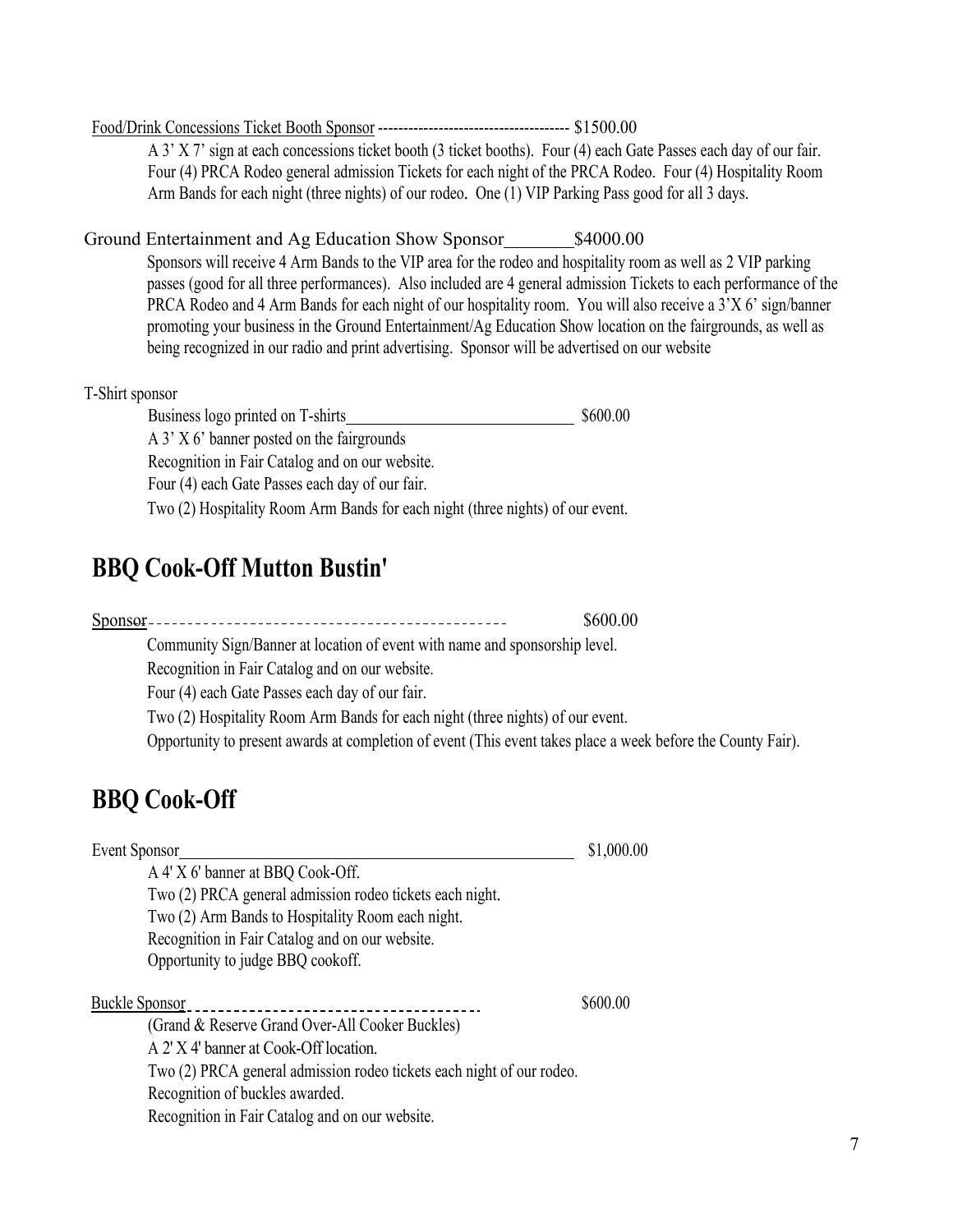Opportunity to present awards at completion of event. Opportunity to judge BBQ cookoff.

| Trophy Sponsor---<br>--------------------------------- | \$350.00 |
|--------------------------------------------------------|----------|
| Recognition of trophies awarded.                       |          |
| Six (6) Gate Passes each day of Fair.                  |          |
| Recognition in Fair Catalog and on our website.        |          |
| Opportunity to present awards at completion of event.  |          |
| Opportunity to judge BBQ cookoff.                      |          |
|                                                        | \$200.00 |
| Four (4) each Gate Passes each day of our fair.        |          |
| Recognition of ribbons awarded.                        |          |
| Recognition in Fair Catalog and on our website.        |          |
| Opportunity to present awards at completion of event.  |          |
| Opportunity to judge BBQ cookoff.                      |          |

## **Best Western Wear Roundup**

| Community Banner at location of event with name and sponsorship level       |          |
|-----------------------------------------------------------------------------|----------|
| Recognition in Fair Catalog and on our website                              |          |
| Four (4) each Gate Passes each day of our fair                              |          |
| Opportunity to present awards at completion of event.                       |          |
| Two (2) Arm Bands to Hospitality Room (three nights)                        |          |
|                                                                             | \$350.00 |
| Community Banner at location of event with name and sponsorship level       |          |
| Recognition for awards given                                                |          |
| Recognition in Fair Catalog and on our website                              |          |
| Two (2) each Gate Passes each day of our fair                               |          |
| Opportunity to present awards at completion of event                        |          |
| 2 <sup>nd</sup> Place Sponsor (6 given) ----------------------------------- | \$250.00 |
| Community Banner at location of event with name and sponsorship Level       |          |
| Recognition for awards given                                                |          |
| Recognition in Fair Catalog and on our website                              |          |
| Two (2) each Gate Passes each day of our fair                               |          |
| Opportunity to present awards at completion of event                        |          |
|                                                                             | \$200.00 |
|                                                                             |          |
| Community Banner at location of event with name and sponsorship level       |          |
| Recognition for awards given                                                |          |
| Recognition in Fair Catalog and on our website                              |          |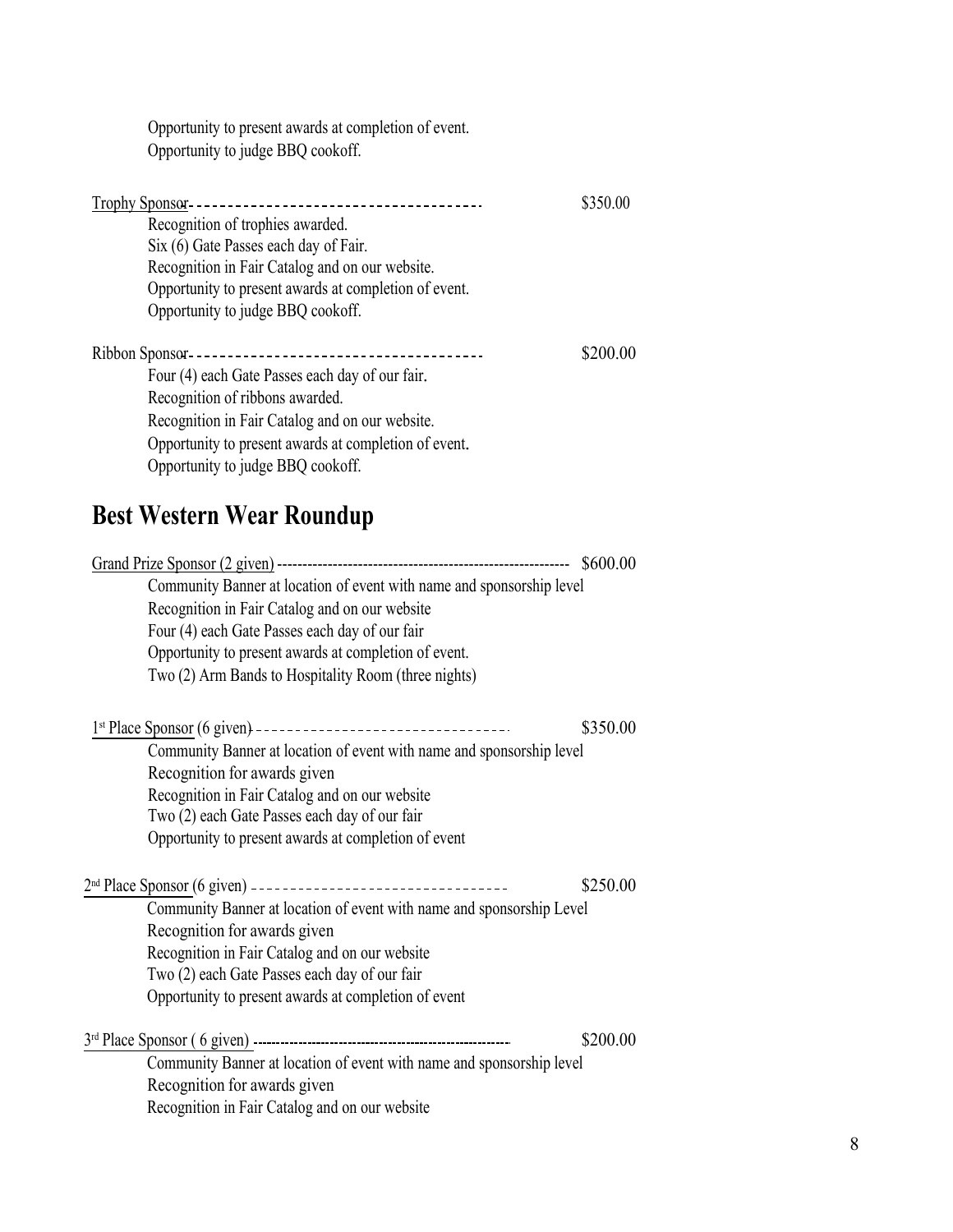Two (2) each Gate Passes each day of our fair Opportunity to present awards at completion of event

| Trophy Sponsor $---$<br>______________________________________        | \$400.00 |
|-----------------------------------------------------------------------|----------|
| Community Banner at location of event with name and sponsorship level |          |
| Recognition for awards given                                          |          |
| Recognition in Fair Catalog and on our website                        |          |
| Two (2) each Gate Passes each day of our fair                         |          |
| Opportunity to present award at completion of event                   |          |

## **Dance and Stage**

|                                                                           | \$2,000.00 |
|---------------------------------------------------------------------------|------------|
| A 4' X 8' Banner at front of stage during each performance                |            |
| Recognition in Fair Catalog and on our website                            |            |
| 1 VIP Parking Pass per night (3 nights).                                  |            |
| Six (6) PRCA Rodeo general admission Tickets each night of the PRCA Rodeo |            |
| Six (6) Hospitality Room Arm Bands each night (three nights)              |            |
|                                                                           |            |
|                                                                           | \$750.00   |
| A 2' X 2' Poster at front of stage during each performance                |            |
| Recognition in Fair Catalog and on our website                            |            |
| Six (6) Grounds admission Tickets each day of our fair                    |            |
| Six (6) Hospitality Room Arm Bands each night (three nights)              |            |
|                                                                           |            |
|                                                                           | \$500.00   |
| A 2' X 2' banner at front of stage during each performance                |            |
| Recognition in Fair Catalog and on our website                            |            |
| Four (4) Grounds admission tickets each day of our fair                   |            |
| Four (4) Hospitality Room Arm Bands each night (three nights)             |            |
|                                                                           |            |

#### **Parade Float**

|                                                                            | \$2500.00 |
|----------------------------------------------------------------------------|-----------|
| Name on Float/Tow Vehicle                                                  |           |
| Recognition in Fair Catalog, our website, and during 6 -8 Parades annually |           |
| Six (6) PRCA Rodeo general admission tickets each night of the PRCA Rodeo  |           |
| Six (6) Hospitality Room Arm Bands each night (three nights)               |           |
| Six (6) each Gate Passes for each day of our fair                          |           |
|                                                                            |           |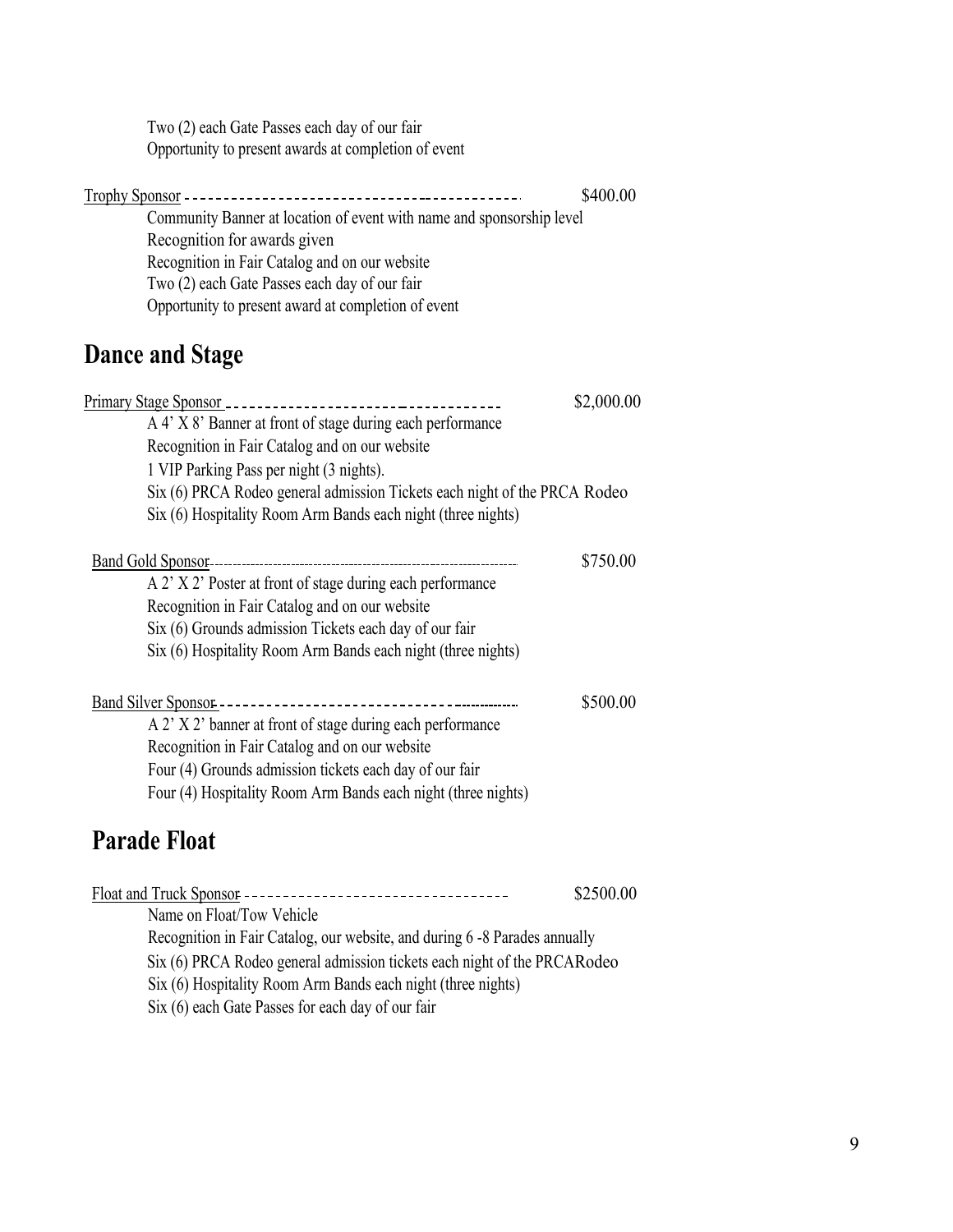## **Petting Zoo**

| A 4' X 8' Banner at location of the Event                             |  |
|-----------------------------------------------------------------------|--|
| Recognition in the Fair Catalog and on our website                    |  |
| Four (4) each Gate Passes for each day of our Fair                    |  |
| Four (4) Arm Bands to the VIP area for the rodeo and hospitality room |  |
| Opportunity to greet event visitors                                   |  |
| Two (2) VIP Parking Passes good for all 3 days                        |  |
|                                                                       |  |

## **Fair Queen's Contest**

|                                                                           | \$700.00 |
|---------------------------------------------------------------------------|----------|
| A 4' X 8' Banner at Location of Event                                     |          |
| Recognition in our Fair Catalog and on our website                        |          |
| Four (4) each Gate Passes for each day of our Fair                        |          |
| Opportunity to present awards at completion of event                      |          |
| Two (2) PRCA Rodeo general admission tickets each night of the PRCARodeo  |          |
|                                                                           | \$600.00 |
| Recognition in Fair Catalog and on our website                            |          |
| Four (4) each Gate Passes for each day of our Fair                        |          |
| Two (2) PRCA Rodeo general admission Tickets each night of the PRCA Rodeo |          |
|                                                                           | \$400.00 |
| Recognition in Fair Catalog and on our website                            |          |
| Six (6) each Gate Passes for each day of the Fair                         |          |
|                                                                           | \$300.00 |
| Recognition in Fair Catalog and on our website                            |          |
| Four (4) each Gate Passes for each day of our Fair                        |          |

## **Miss Roundup and Little Miss Roundup**

|                                                      | \$1300.00 |
|------------------------------------------------------|-----------|
| A 4' X 8' Banner at location of event                |           |
| Recognition in our Fair Catalog and on our website   |           |
| Four (4) each Gate Passes for each day of our Fair   |           |
| Four (4) PRCA Rodeo general admission tickets/night  |           |
| Opportunity to present awards at completion of event |           |
|                                                      |           |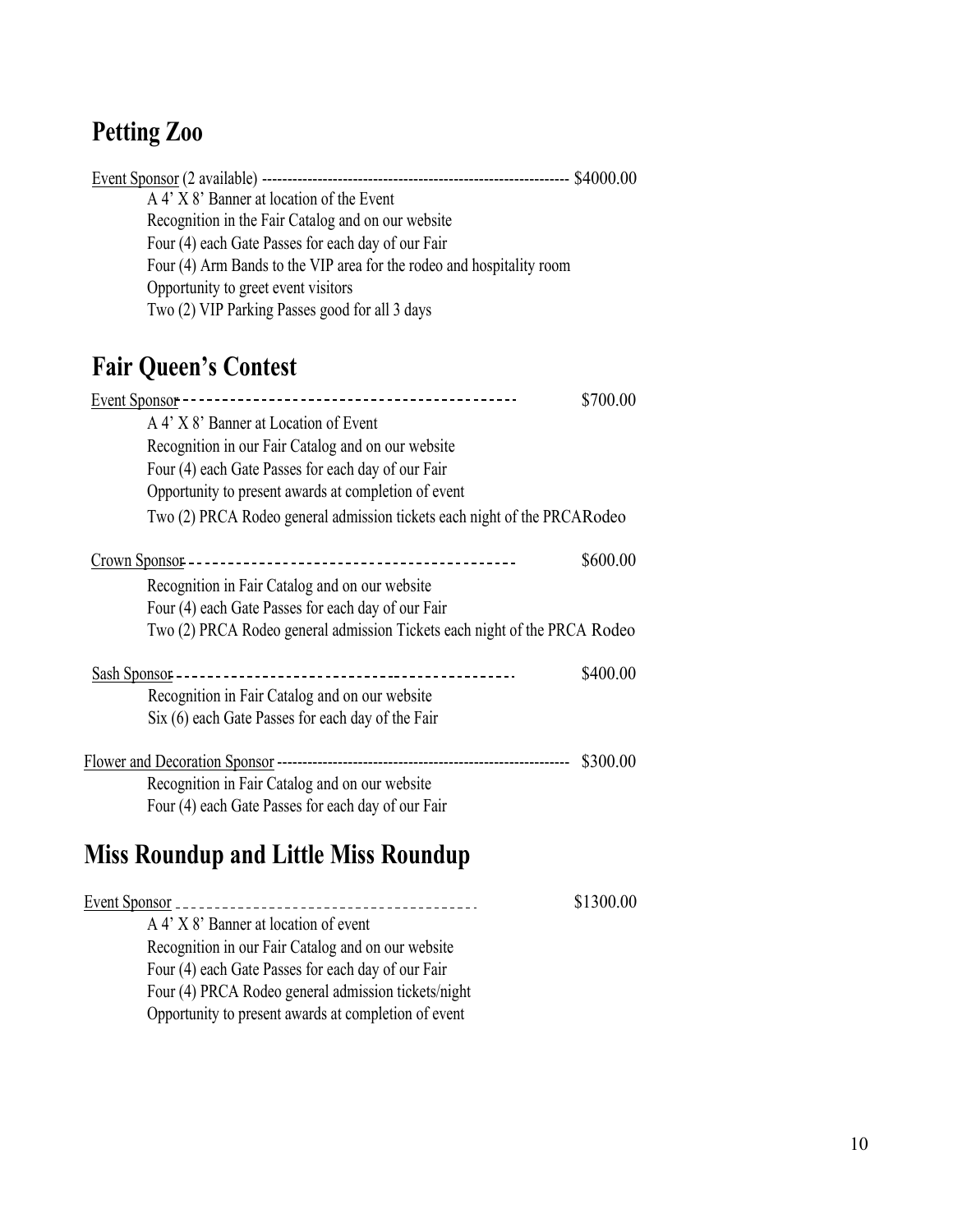| <b>Flower and Decoration Sponsor</b>               | \$300.00 |
|----------------------------------------------------|----------|
| Recognition in Fair Catalog and on our website     |          |
| Four (4) each Gate Passes for each day of our Fair |          |
|                                                    | \$750.00 |
| Recognition in Fair Catalog and on our website     |          |
| Four (4) each Gate Passes for each day of our Fair |          |
| Two (2) PRCA Rodeo general admission Tickets/night |          |
|                                                    | \$600.00 |
| Recognition in Fair Catalog and on our website     |          |
| Four (4) each Gate Passes for each day of our Fair |          |
| Two (2) PRCA Rodeo general admission Tickets/night |          |
|                                                    | \$600.00 |
| Recognition in Fair Catalog and on our website     |          |
| Four (4) each Gate Passes for each day of our Fair |          |
| Two (2) PRCA Rodeo general admission Tickets/night |          |
|                                                    | \$600.00 |
| Recognition in Fair Catalog and on our website     |          |
| Four (4) each Gate Passes for each day of our Fair |          |
| Two (2) PRCA Rodeo general admission Tickets/night |          |
|                                                    |          |
| Recognition in Fair Catalog and on our website     |          |
| Four (4) each Gate Passes for each day of our Fair |          |
| Two (2) PRCA Rodeo general admission Tickets/night |          |
|                                                    |          |
|                                                    | \$600.00 |
| Recognition in Fair Catalog and on our website     |          |
| Four (4) each Gate Passes for each day of our Fair |          |
| Two (2) PRCA Rodeo general admission Tickets/night |          |
| <b>Beef Cattle Department</b>                      |          |
|                                                    | \$600.00 |
|                                                    |          |

A 2' X 4' Banner at location of event Recognition in our Fair Catalog and on our website Four (4) each Gate Passes for each day of our Fair Opportunity to present awards at completion of event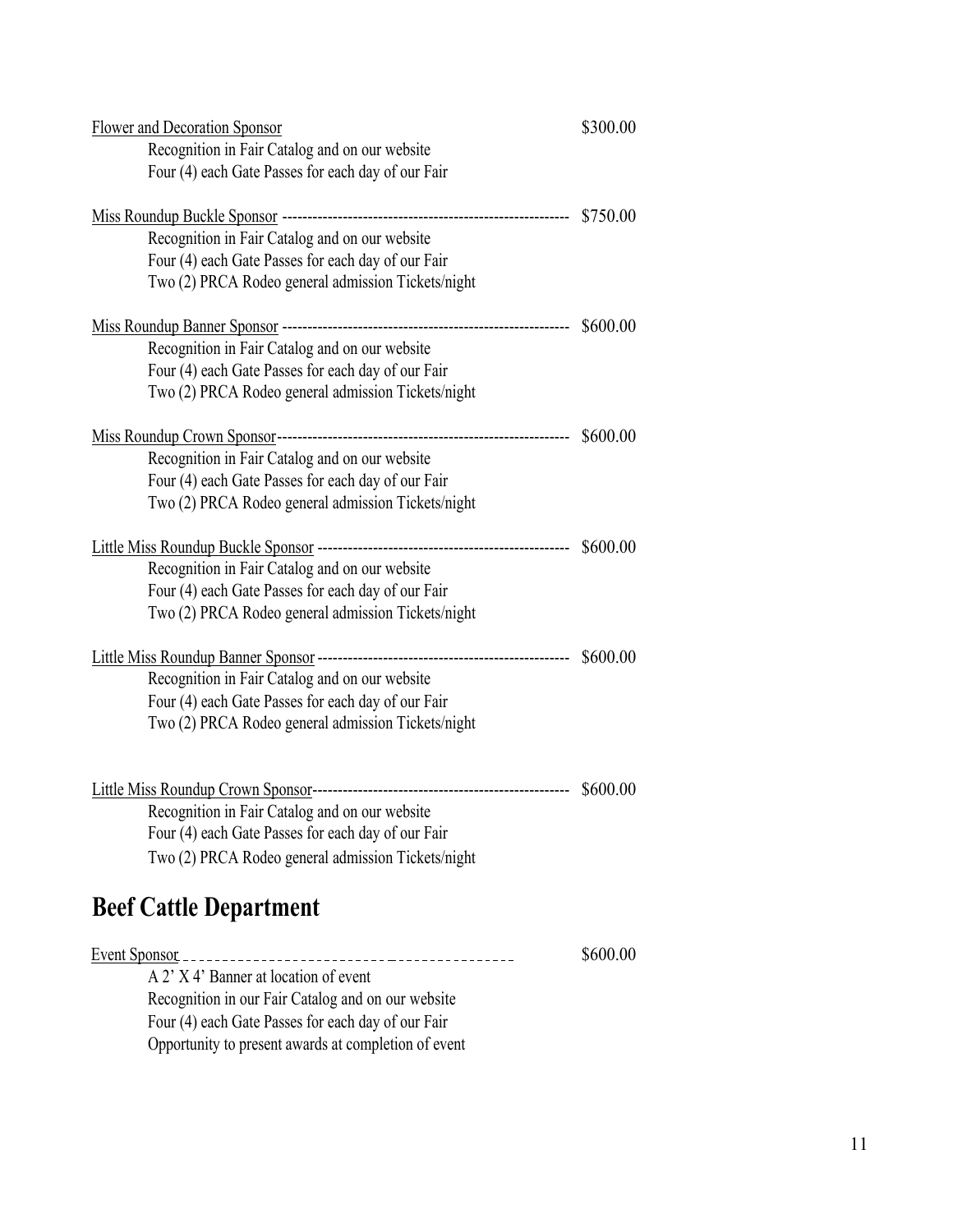|                                                      | \$300.00 |
|------------------------------------------------------|----------|
| Recognition of trophies awarded                      |          |
| Recognition in Fair Catalog and on our website       |          |
| Two (2) each Gate passes for each day of our Fair    |          |
| Opportunity to present awards at completion of event |          |
|                                                      | \$100.00 |
| Recognition for ribbons awarded                      |          |
| Recognition in Fair Catalog and on our website       |          |
| Two (2) each Gate Passes for each day of our Fair    |          |

## **Sheep & Goats**

|                                                      | \$600.00 |
|------------------------------------------------------|----------|
| A 2' X 4' Banner at location of event                |          |
| Recognition in our Fair Catalog and on our website   |          |
| Four (4) each Gate Passes for each day of our Fair   |          |
| Opportunity to present awards at completion of event |          |
|                                                      | \$300.00 |
| Recognition of trophies awarded                      |          |
| Recognition in Fair Catalog and on our website       |          |
| Two (2) each Gate passes for each day of our Fair    |          |
| Opportunity to present awards at completion of event |          |
|                                                      | \$100.00 |
| Recognition for ribbons awarded                      |          |
| Recognition in Fair Catalog and on our website       |          |
| Two (2) each Gate Passes for each day of our Fair    |          |

## **Hay Show & Field Crops**

| <u>Event Sponsor</u> ----<br>_________________       | \$300.00 |
|------------------------------------------------------|----------|
| A 2' X 4' Banner at location of event                |          |
| Recognition in our Fair Catalog and on our website   |          |
| Four (4) each Gate Passes for each day of our Fair   |          |
| Opportunity to present awards at completion of event |          |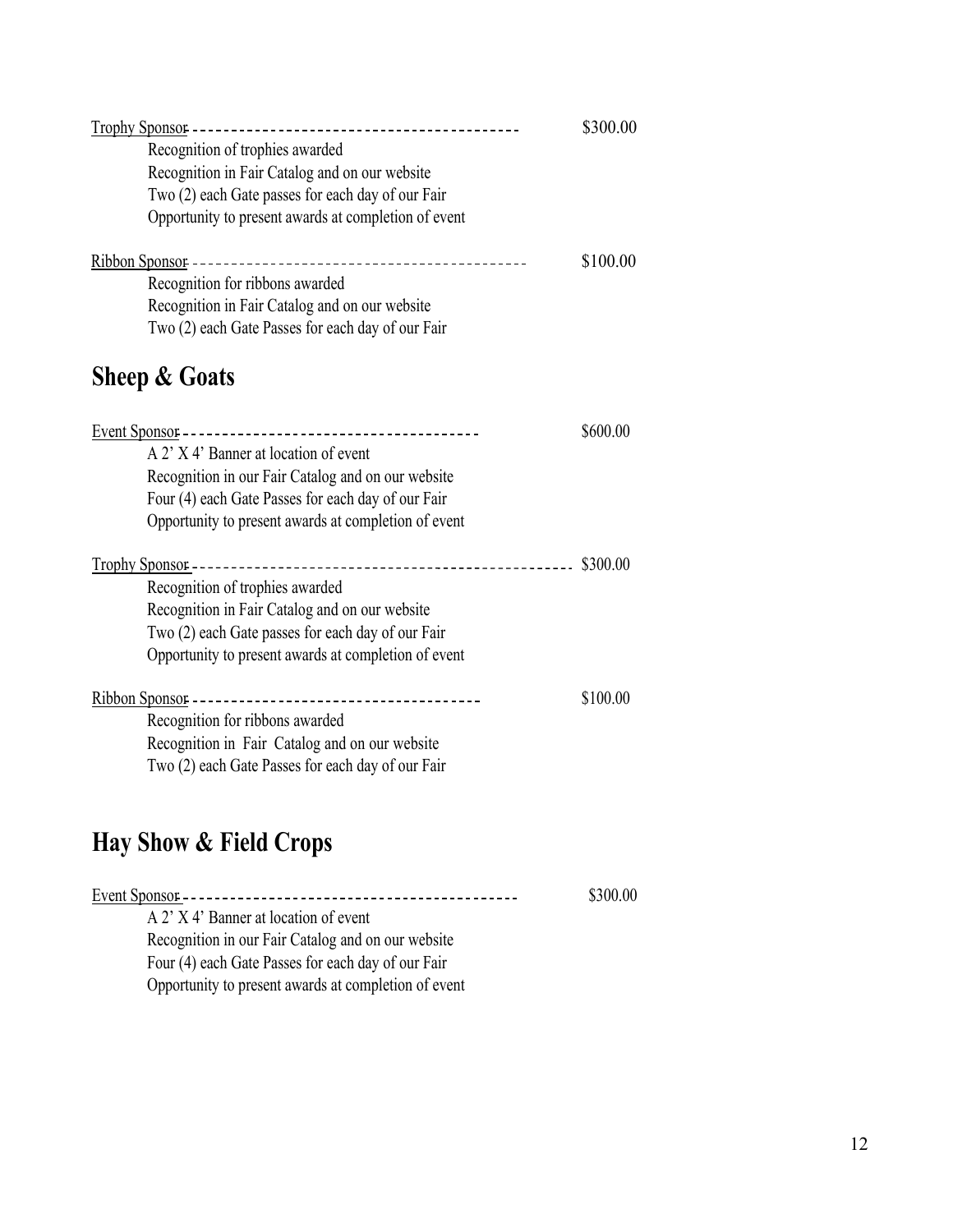## **Kids Corral**

|                                                      | \$1,500.00 |
|------------------------------------------------------|------------|
| A 4' X 6' Banner at location of event                |            |
| Recognition in Fair Catalog and on our website       |            |
| Ten (10) each Gate Passes for each day of our Fair   |            |
| Two (2) PRCA Rodeo general admission Tickets/night   |            |
| Opportunity to present awards at completion of event |            |

#### **Home Arts**

| A 2' X 4' Banner at location of event                                                                                   |             |
|-------------------------------------------------------------------------------------------------------------------------|-------------|
| Recognition in our Fair Catalog and on our website                                                                      |             |
| Four (4) each Gate Passes for each day of our Fair                                                                      |             |
|                                                                                                                         | $-.$100.00$ |
| Recognition for ribbons awarded                                                                                         |             |
| Recognition in Fair Catalog and on our website                                                                          |             |
| Two (2) each Gate Passes for each day of our Fair                                                                       |             |
| Divisions Include: Antiques, Arts, Baked Foods, Fruits and Vegetables, Jellies/Jams/Preserves, Pickles/Relishes, Canned |             |
| Foods, Clothing, Crafts, Floral, Handiwork, Photography                                                                 |             |

#### **Pet Show**

| Big Dog - (Event Sponsor) ------------------------------- | \$500.00 |
|-----------------------------------------------------------|----------|
| A 2' X 4' Banner at location of event                     |          |
| Recognition in our Fair Catalog and on our website        |          |
| Four (4) each Gate Passes for each day of our Fair        |          |
| Opportunity to present awards at completion of event      |          |
| Cool Cat - (Trophy Sponsor) ---------------------------   | \$200.00 |
| Recognition of trophies awarded                           |          |
| Recognition in Fair Catalog and on our website            |          |
| Two (2) each Gate passes for each day of our Fair         |          |
| Opportunity to present awards at completion of event      |          |
| Perky Puppy - (Ribbon Sponsor)                            | \$100.00 |
| Recognition for ribbons awarded                           |          |
| Recognition in Fair Catalog and on our website            |          |
| Two (2) each Gate Passes for each day of our Fair         |          |
| Opportunity to present awards at completion of event      |          |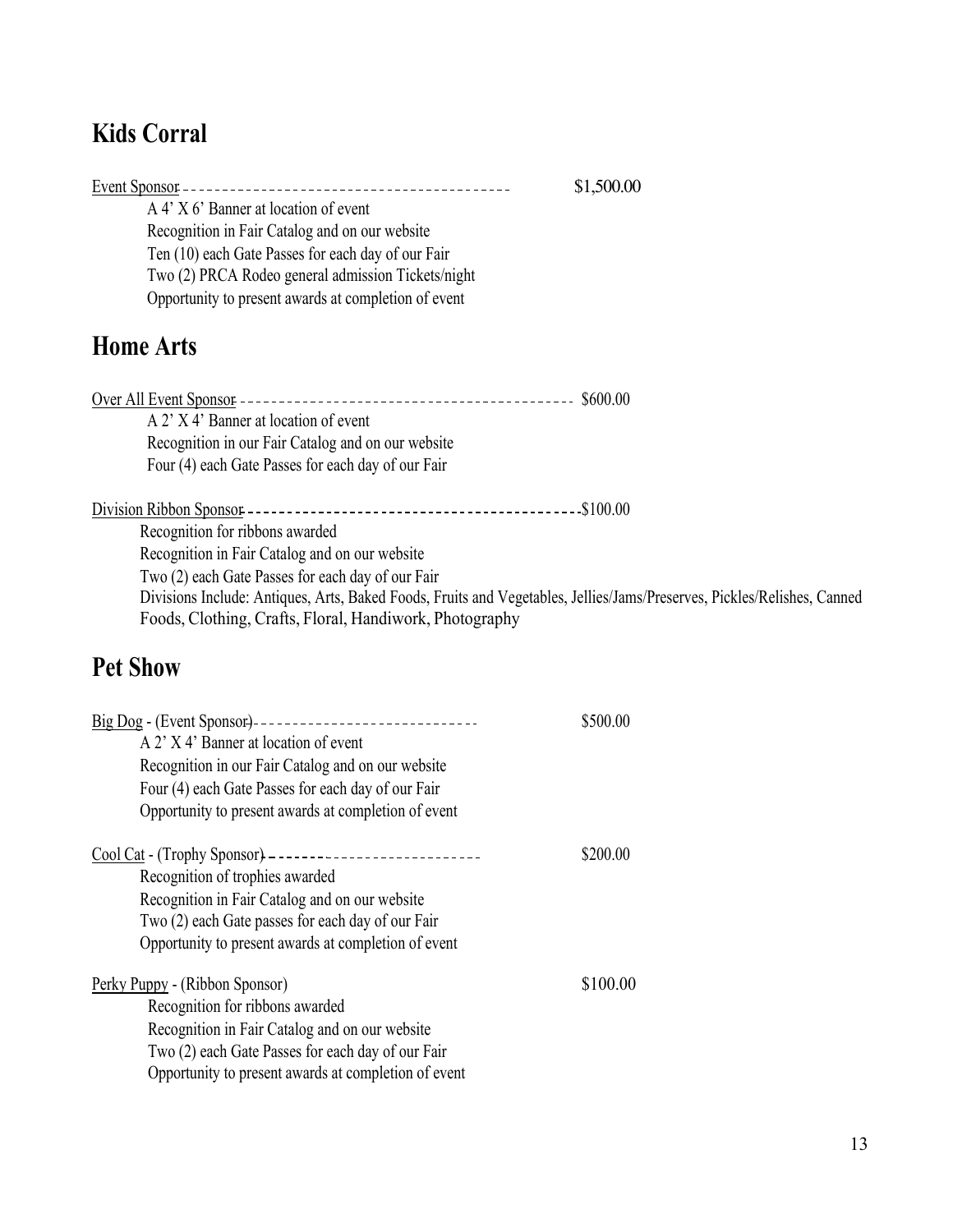| Recognition items donated                             |  |
|-------------------------------------------------------|--|
| Recognition in Fair Catalog and on our website        |  |
| Two (2) each Gate passes for each day of our Fair     |  |
| Opportunity to present awards at completion of event. |  |

### **Fiddler's Contest**

| A 2' X 4' Banner At location of event                |          |
|------------------------------------------------------|----------|
| Recognition in Fair Catalogand on our website        |          |
| Four (4) each Gate Passes for each day of our Fair   |          |
| Opportunity to present awards at completion of event |          |
|                                                      |          |
| Prize Sponsor-<br>---------------------------------- | \$300.00 |
| Recognition for prizes awarded                       |          |
| Recognition in Fair Catalog and on our website       |          |
| Two (2) each Gate Passes for each day of our Fair    |          |
| <b>Wine Tasting</b>                                  |          |

|                                                | \$600.00 |
|------------------------------------------------|----------|
| Name on Community Banner at location of Event  |          |
| Recognition in Fair Catalog and on our website |          |

Four (4) gate passes for each day of our Fair